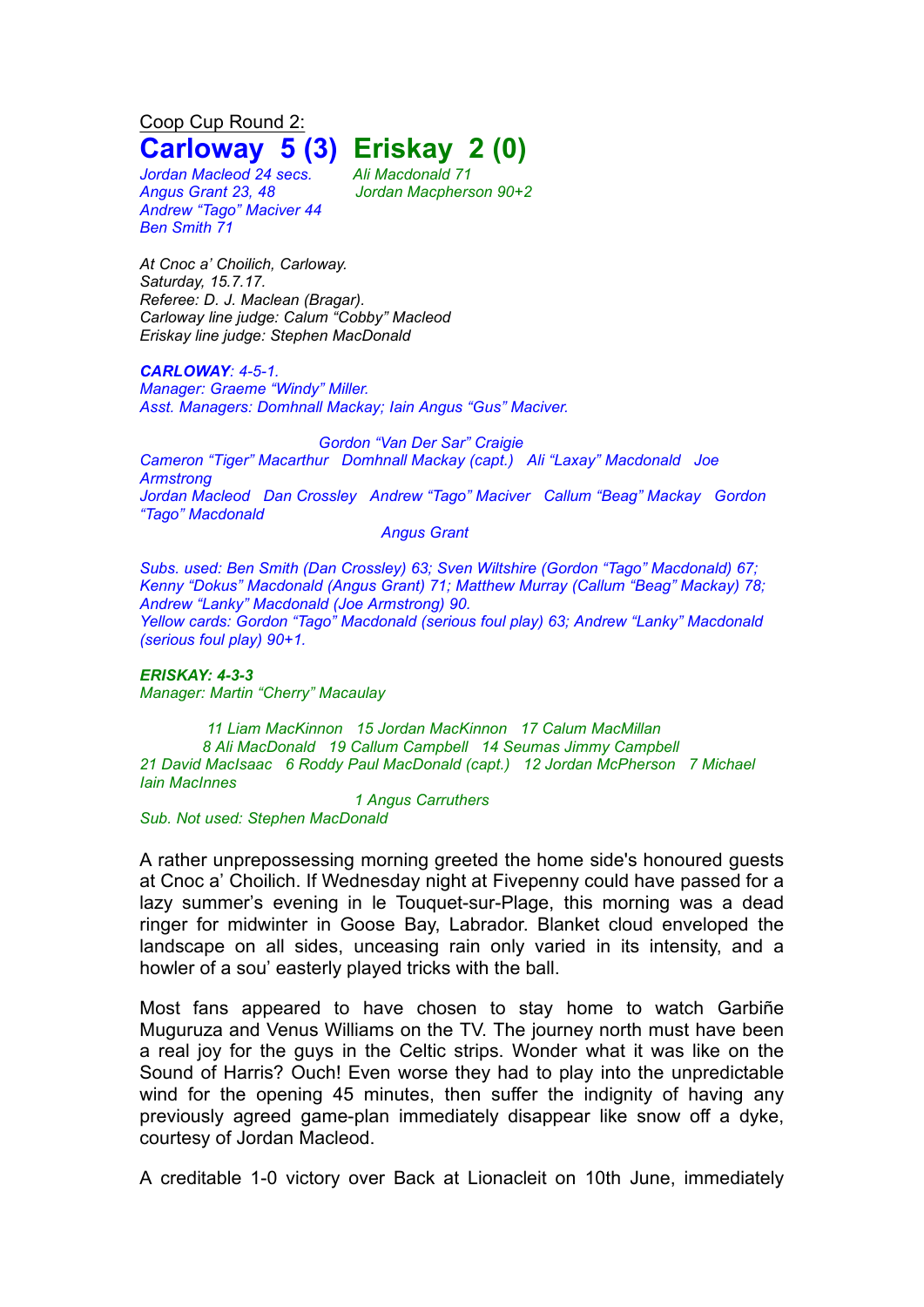before Carloway's 8-2 mauling of Barra on the same ground, had brought them here, to continue hostilities against a side they had encountered three times before in recent years.

If we were to travel back down a time tunnel to May, 2004, to Daliburgh, we would see Nick "Nuck" Davis scoring twice and Gordon Craigie once to secure a 3-3 draw in a Coop Cup Round 1, only for Neil Bowman (married yesterday in Harris) to miss a vital penalty, and the Blues to crash out 4-5 in the shoot-out. Interestingly, Peter and Kenny "Dokus" Macdonald, Scott Macaulay, and Andrew "Tago" Maciver also featured that day, in what was Iain "Biodach" Mackay's last game for the club.

Four years ago Lionacleit was the venue but this time it was a romp in the sun for the Blues in Round 2 of the Coop, going nap with a 9-3 destruction of the Hoops, a game memorable for a five-goal masterclass from "Dokus" and the appearance on the team-sheet of an unused substitute, one Graeme "Windy" Miller. Ali MacDonald, performing today, and scoring, also featured on the score-sheet that day for the Éirisgich.

Two years ago at Lionacleit once more, in the Coop Cup Round 1, it was an altogether tighter affair, when a make-shift Blues' side with Murdo "Squegg" Macleod in central defence; a 4-man midfield of Mark Macleod, Kevin "Barra" Macneil, Ali "Laxay" Macdonald, and Joe Armstrong, and Gordon "Van Der Sar" Craigie at centre-forward, sacrificed a first-half Domhnall Mackay lead, before scoring twice in the last fifteen minutes through "Laxay" and Stuart "Gochan" Macleod. "Windy" was again a substitute, and was even yellowcarded.

However, there was no scratching around for volunteers today by na Gormaich, despite confirmation that young star, Eachainn Miller, had put pen to paper for Stirling University in the Lowland League and henceforth would be unavailable. Donald "D.I." Maclennan was still on the injured list and this, of course, entailed Domhnall Mackay remaining at centre-back, but Dan Crossley still started and, no doubt, was happy to see his ebullient midfield partner, Andrew "Tago" Maciver, back on duty, with Gordon "Tago" Macdonald also making an appearance on the left. Surprisingly, "Dokus" only made the bull-pen, but the versatile Ben Smith also graced the side-lines, among stars of the future, Sven Wiltshire, Matthew Murray, and Andrew "Lanky" Macdonald.

It was evident from the opening whistle that there were going to be three participants in this game: Carloway, Eriskay, and the wind. Whoever harnessed it, if indeed that was at all possible, would have a clear advantage. However, before such considerations were significant, we had what is now becoming a local tradition: an astonishing opening to the tie. From the kick-off Mackay won the ball in the centre, just inside his own half, then moved forward and quickly supplied Grant diagonally to his right. The ace hit-man did not hesitate and took off like an express train, trailing markers like a comet's tail. He made the bye-line before cutting back a perfect invitation to Macleod, 12 metres from goal in the centre. His instant connect might have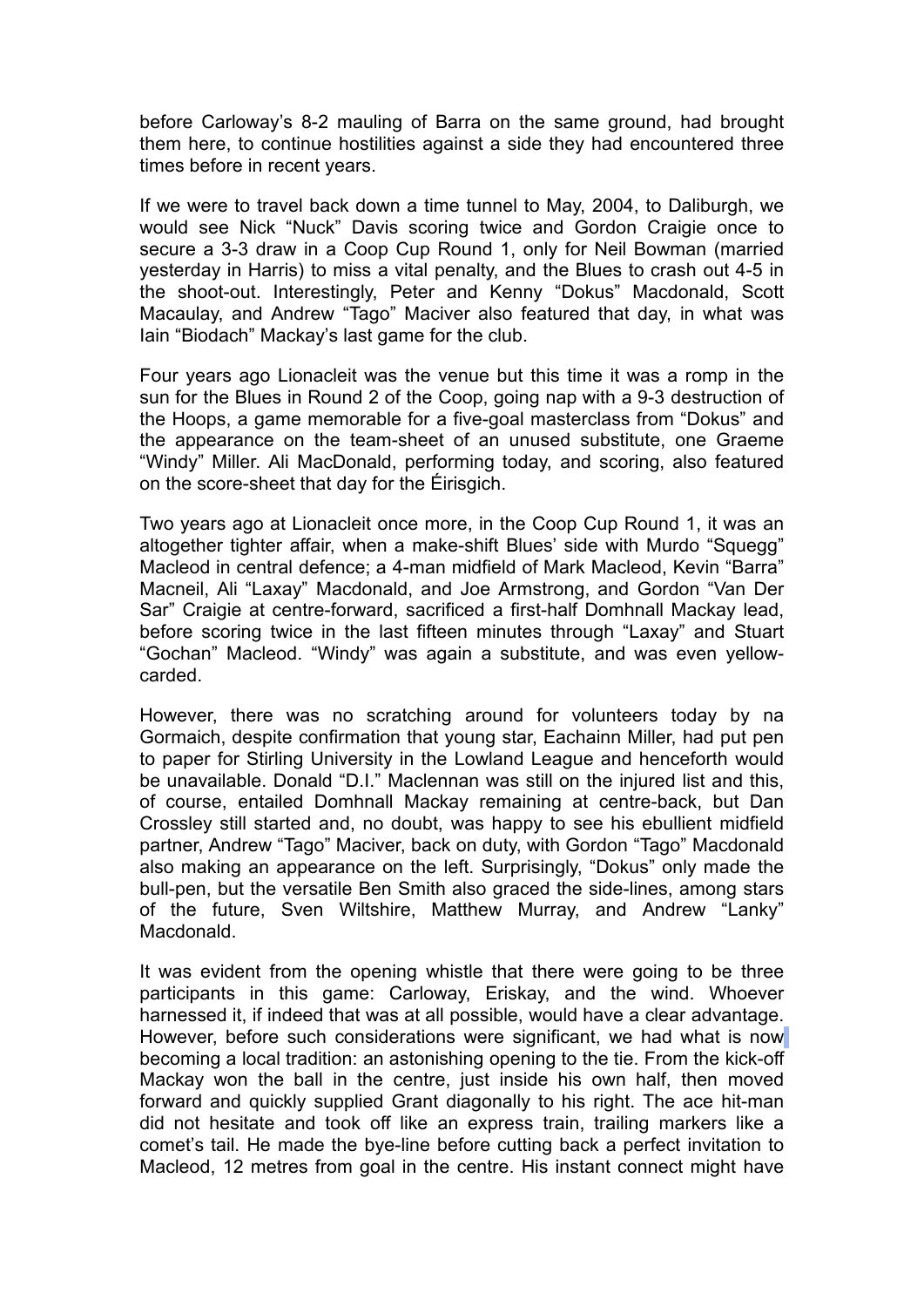gone home alone but a nasty deflection off R. P. Mac.'s heel sent it flying inside the Eriskay left-hand post, giving Carruthers no chance (**1-0**).

Unfortunately, there is no exact time recorded for Murdo "Squegg" Macleod's gob-smacking 60-metre flier in that incredible game against Southend in Daliburgh in May, 2008, but Jordan's strike here must run it close for fastest ever Carloway goal. To their credit, the visitors did not buckle and drop but took the game to their hosts and should have done better with an excellent chance created in the ninth minute. Ali Macdonald won the ball midway within the Carloway half in the centre and moving rapidly forward, played a perfect Jimmy McIlroy from 20 metres inside Armstrong, wide of "Laxay", for S.J. Campbell to roar in unhindered on the advancing Craigie, but he opted for power rather than place and his rocket shot whacked off the keeper and off for a corner on the near-side.

A minute later the Blues tried to punish the Hoops for this near miss when a "Tago" corner on the Eriskay left was met by an unmarked Crossley right in the centre on the 6-metre line but its pace deceived the *trequartista* and his header flew straight up and over. After 15 minutes Callum "Beag" burst through the centre, and at the optimum moment slipped a perfect low diagonal forward to Grant, ghosting off Macpherson and into the box. From 16 metres his low right-footer struck the boot of the intercepting R.P., and spun high leftwards where a rushing Callum "Beag" just failed to get his head full-on to the difficult ball and his glance whizzed off for a goal-kick.

Then another let-off arrived for the Blues in 18 minutes when a MacPherson free-kick from just inside the Carloway half on the Eriskay right touch-line, led to an undignified stramash in the Blues' area, before being dug out straight by "Laxay". Ali MacDonald won it to the right on the edge of the area and roared forward to drive an early daisy-cutter across Craigie towards the far post, but na Gormaich's luck held as the ball smacked off "Van Der Sar's' right-hand post and was cleared.

Again, Carloway tried to establish clear light between the sides as Callum "Beag" broke down the left and, 24 metres from goal, sent the neatest of diagonal lobs inwards for the breaking Grant but it was just a couple of feet too far for the ace striker to reach in front of goal. However, a minute later Mackay once again moved diagonally rightwards into the Eriskay half, finding Crossley, who in turn found speed-merchant Macleod leaving Macisaac behind to make the bye-line. He then cut in, before cutting back to Grant in front of goal, to crack the ball home from 12 metres (**2-0**).

The tempo now slackened and it was the 33rd minute before the next opportunity arrived, this time at the other end, when Ali Mac. and S.J. combined to push the ball forward into the Carloway box. Mackinnon was blocked by "Laxay", but managed to slip the ball to his left to Macmillan, who instantly hit a crisp right-footer high to Craigie's right from 16 metres, but the old war-horse managed to block it to his right at full-stretch and send the ball for a corner.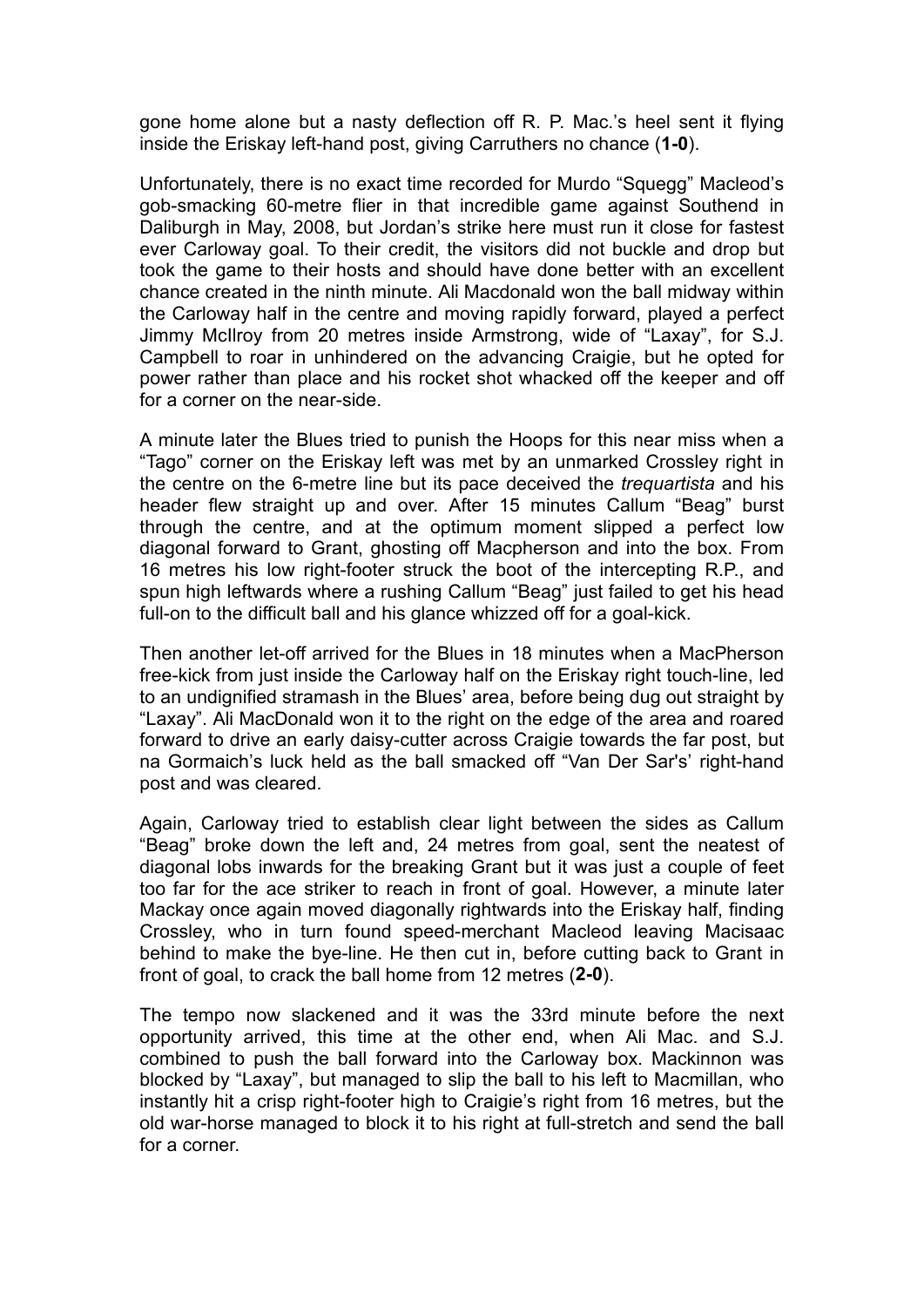Then, a minute before the interval, Eriskay suffered a further blow that they could well have done without at such a crucial time. A "Tago" corner came in dangerous and high just in front of goal, but MacPherson managed to head it straight out. "Pongo", in the holding midfielder spot just outside the area in the centre, met it perfectly with a thundering right-footer - quite a specialty of his and the ball cracked off the underside of Carruthers' left-hand bar, down, and up into the roof of the net (**3-0**).

## **Half-time: Carloway 3 Eriskay 0**

A gale-free Bovril and orange slices must have been welcome for both sides after this endurance test. On the face of it, Carloway were well in control, but must have rued missing out on several other gilt-edged chances which had arrived with regularity, while Eriskay could not allow themselves to dwell on what might have been, regarding S.J.'s chance in the 8th minute, Ali Mac's. in the 18th, and Mackinnon's in the 33rd.

Their response in adversity had been admirable but a failure to harness the advantage of the wind - if it really was an advantage - and that killer concession in the 44th minute from "Pongo" had most likely taken the tie beyond their reach. The positive for the Éirisgich was that they had looked quite capable of scoring; unfortunately for them, however, so did Carloway.

A quick goal was essential for the Southerners. And it nearly came right away, when Ali Mac. took advantage of a loose ball to make the right edge of the Carloway box and send a nasty, low drive deep to Craigie's left, but the keeper got down well to block, then grasp at the second attempt under pressure. However, a minute later the game moved further out of the Hoops' reach when Mackay and Crossley combined to send Macleod speeding forward down the Eriskay left. As Grant ghosted to Macpherson's left, behind MacIsaac, Macleod slipped the perfect pass through in front of him for Grant to send an instant low right-footer across Carruthers and inside the far post (**4-0**).

The Hoops had an opportunity to reply in the 57th minute when a Callum Campbell corner on their right dropped down in the centre, 12 metres from goal. The ball ricocheted square left to Mackay, who tried to hook it clear, but the ball flew back off his boot, hit him on the shoulder, cracked off the underside of the bar and out, and Ali Mac., following up, headed strongly into Craigie's arms from 12 metres. For some reason, an indirect free-kick was then awarded against the Blues' captain, 12 metres from goal, for "*an unintentional foul*"? Answers on a post-card, please. The Carloway area now resembled Sauchiehall Street on a Saturday night but the free-kick, driven goal-wards ferociously, simply rebounded off the out-charging bodies and was cleared.

In 59 minutes Mackay once more repulsed an attack and, moving into the centre circle, sent a glorious breaker over the back-line for Grant to out-run MacIsaac and race clear into the box. However, Carruthers was out like lightning to block him, one-on-one. "Tago", following up in the centre, cracked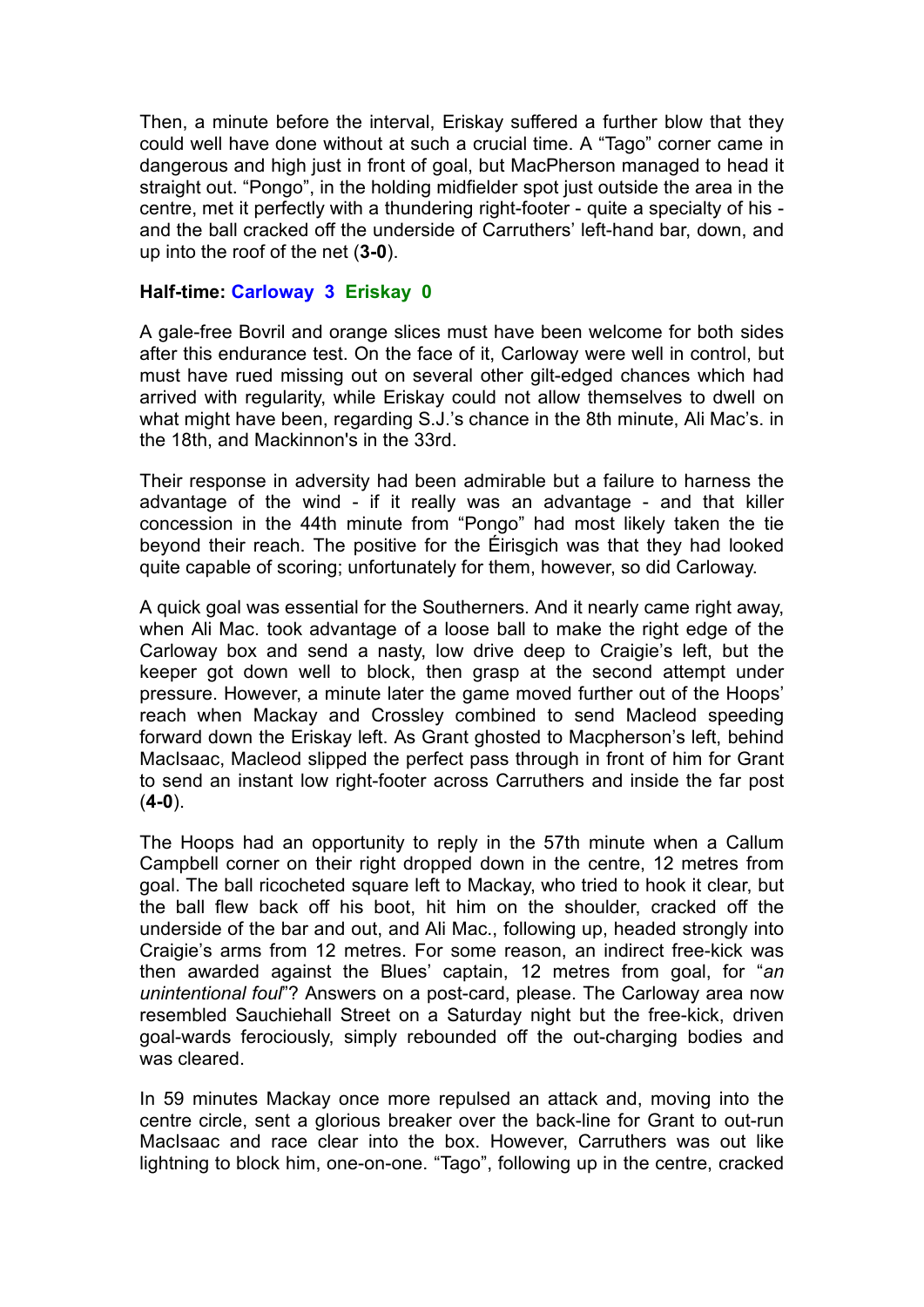it first-time from 20 metres but the ball swept low, a metre past Eriskay's righthand post.

Midway through the half, Callum "Beag" again received the ball, this time on the left, from Armstrong, and moved forward rapidly to midway within the Hoops' half, before releasing a high diagonal into the box, but Grant's glancing header from around the penalty spot was a foot wide of Carruthers' left-hand post.

Three minutes later an unwelcome surprise arrived for the home boys when a loose ball was picked up by Ali Mac., just inside his own half. He immediately steamed forward and, as the Carloway midfield and defence retreated before him, made 22 metres from goal before cracking home a sizzling left-footer low into Craigie's right-hand corner (**4-1**).

Unfortunately, Eriskay had only one minute to celebrate before Carloway dropped more misery upon them. A Callum "Beag" corner came winging in high from the Eriskay left and was met by a strong header from Grant, 16 metres from goal by the far post. The ball was blocked on the 6-metre line in front of goal, where it was stabbed back at goal by Smith, rebounded out once more, and then was lifted high into the roof of net this time by Smith's boot (**5-1**).

As a contest the game was effectively over with only one more incident of note worth recording, although "Van Der Sar" probably wishes it wasn't. Deep in added-on time, a MacPherson free kick harnessed the wind high, and far downfield. The ball travelled the length of the field and came zooming in on the unfortunate Craigie like Donald Campbell's "Bluebird". The keeper, on his goal-line, put up his hands to block the incoming missile, but misjudged, and the ball shot rightwards off them and just about burst the right-hand side of his net (**5-2**). Of course, Mr. MacPherson meant to do this all along. What would that distance be? 60 metres? 70? One for the record books, perhaps.

## **Full-time: Carloway 5 (3) Eriskay 2 (0)**

So, a welcome result in extremely challenging circumstances. There were similarities here to the Ness game on Wednesday, with Carloway aiming for, and achieving, that same structured cohesion with which they had largely controlled the Fivepenny League game, and then, whenever the opposition over-played themselves, threatened, or scored, bursting forward at high speed. This betrays a spreading confidence in the team, this knowingness mentioned before that they feel that simply by playing competently within their strengths, they are bound to win, like the Brazil of old whose attitude could be summed up as, "*Who cares how many the opposition scores? We'll simply score more!*"

Certainly, today there was always the feeling that Carloway would eventually triumph, although Eriskay must have considered themselves unlucky not to have pushed the home side more closely, when they thought of the early chances they squandered. Na Gormaich, in their turn, were extremely profligate and could and should have scored more, but with everyone up front